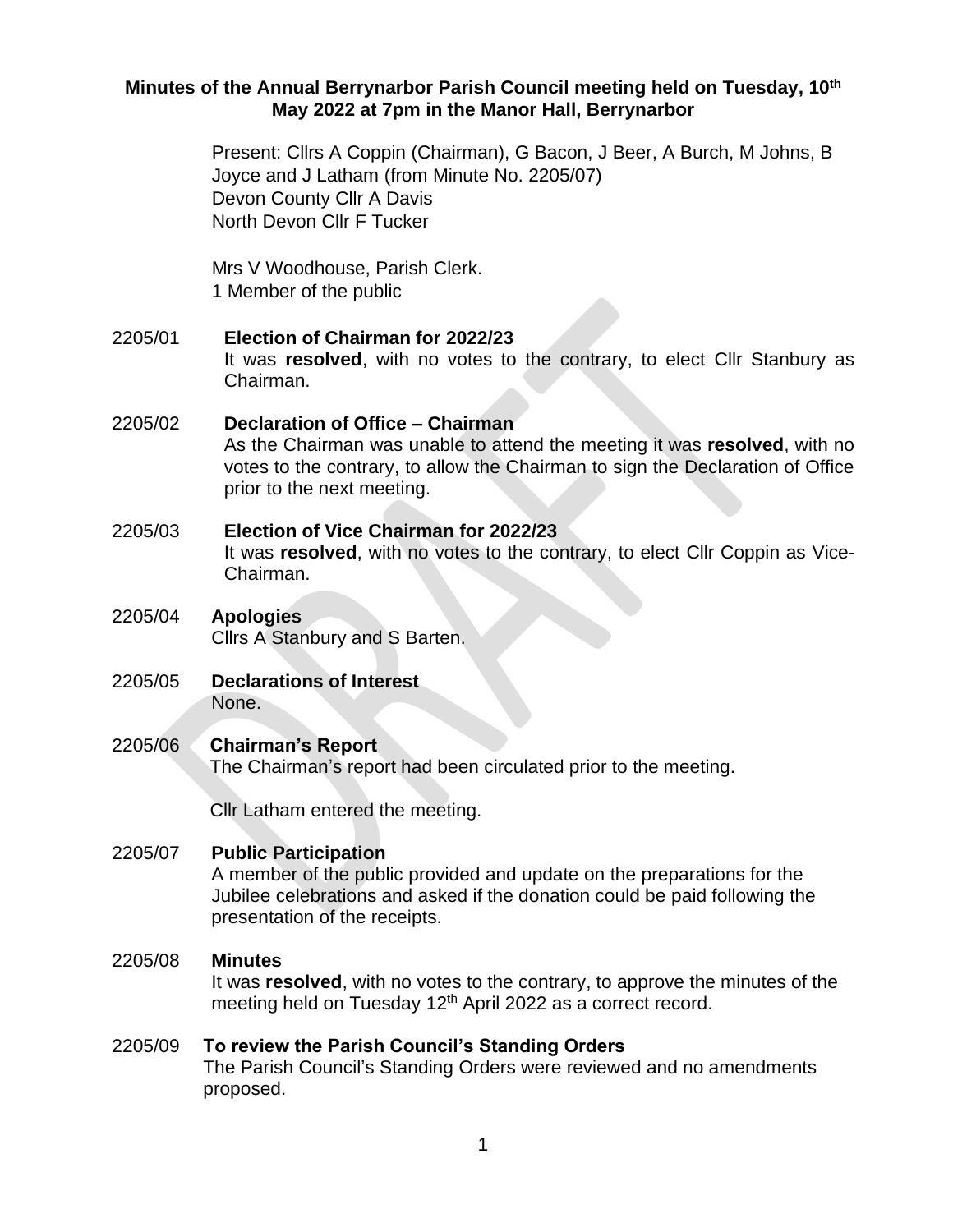# 2205/10 **To review the Parish Council's Financial Regulations**

The Parish Council's Financial Regulations were reviewed and no amendments proposed.

# 2205/11 **To review the Parish Council's Asset Register**

The Parish Council's Asset Register was reviewed and it was resolved, with no votes to the contrary, to agree the Asset Register.

## 2205/12 **Representatives**

It was **resolved**, with no votes to the contrary to appoint the following representatives:

- a) Footpath Officer Cllr Bacon
- b) Deputy Footpath Officer Cllr Beer
- c) Highway Liaison Officer & Tree Warden Cllr Coppin
- d) Emergency Plan Officers Cllrs Coppin & Stanbury
- e) Councillor to check invoices for payment Cllr Johns
- f) Combe Martin & District Tourism Association members believed that the association had been disbanded but appointed Cllr Beer if it is still operating.
- g) Berrynarbor Manor Hall Committee Cllr Johns
- h) Play Area Inspections Cllr Bacon
- i) Finance Working Party Cllrs Bacon, Latham, Stanbury & Burch
- j) Personnel Working Party Cllrs Barten, Joyce & Stanbury

## 2205/13 **To receive reports from:**

- Police It was noted that the report had been circulated.
- County Cllr Miss A Davis The report is attached as Appendix A.
- District Cllr J Tucker

Cllr Tucker noted that it was a pleasure driving around the village and would like to congratulate the group of volunteers that litter pick and keep the village clean and tidy. Cllr Tucker informed members that both the Planning Manager and the North Devon Council and Torridge District Council have left, however the authority is coping. There have however, been some issues with missed refuse collections due to staff shortages.

• Play Area

Cllr Bacon reminded members that the bench in the Manor Hall Play Area would need to be replaced before the Jubilee Celebrations and it was agreed to chase Cllr Stanbury and to ask Cllr Stanbury to speak to the contractor to ensure the play area works are either carried out prior to the celebrations or postponed until afterwards.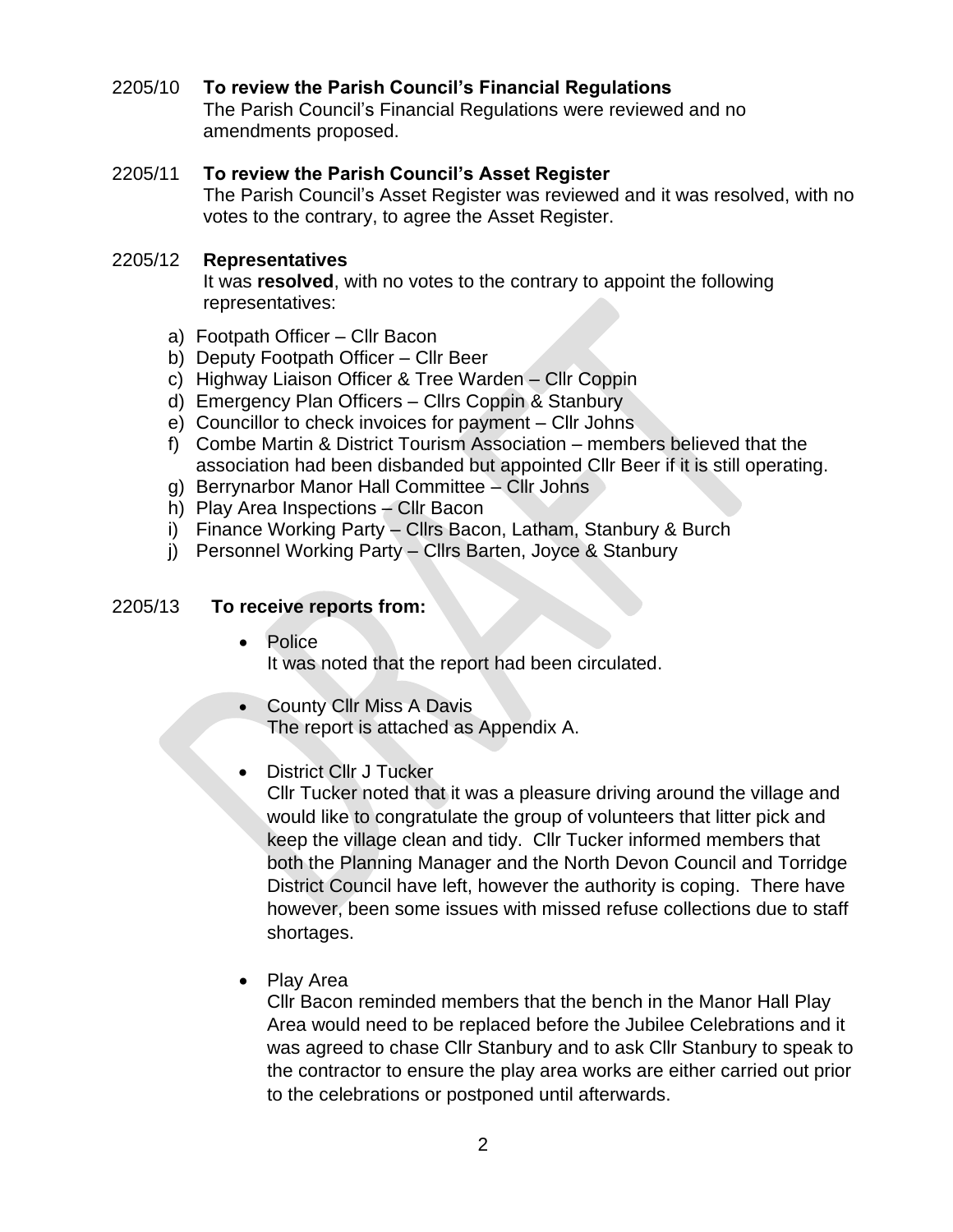It was noted that the Jubilee Committee would like to use the Manor Hall Play Area as part of the celebrations for a pet show, it would be on the next Agenda for consideration but no objections were raised subject to it not clashing with the dog show and the organisers clearing up afterwards.

- Manor Hall None.
- Footpaths None.
- Dog Exercise Area None.
- Grit Bins/Road None.
- Meetings/Events attended by Councillors/Clerk Cllr Coppin explained that the format for the Police Liaison would soon be changing.

Cllr Beer confirmed that South West Ambulances could provide training on either the  $14<sup>th</sup>$  or  $16<sup>th</sup>$  June and agreed to check the availability of the Manor Hall and proceed accordingly.

# 2205/14 **Planning & Planning Correspondence**

**75155** Replacement of existing static caravan with three bedroomed holiday lodge at Yetland Farm Holiday Cottages Combe Martin Applicant: Mr Zak Hookins

It was **resolved**, with no votes to the contrary, to recommend APPROVAL.

**75178** Extension & alterations to dwelling to form new annex accommodation for full time live in carer at Cairn Cottage Hagginton Hill Berrynarbor Applicant: Mr and Mrs Allen

It was **resolved**, with no votes to the contrary, to recommend APPROVAL.

**75195** Retrospective demolition of barn and erection of dwelling as previously approved under planning permission 72576 together with creation of holiday let from the existing stable at Stable Flat, Bodstone Barton Farm, Combe Martin

Applicant: Mr and Mrs Featon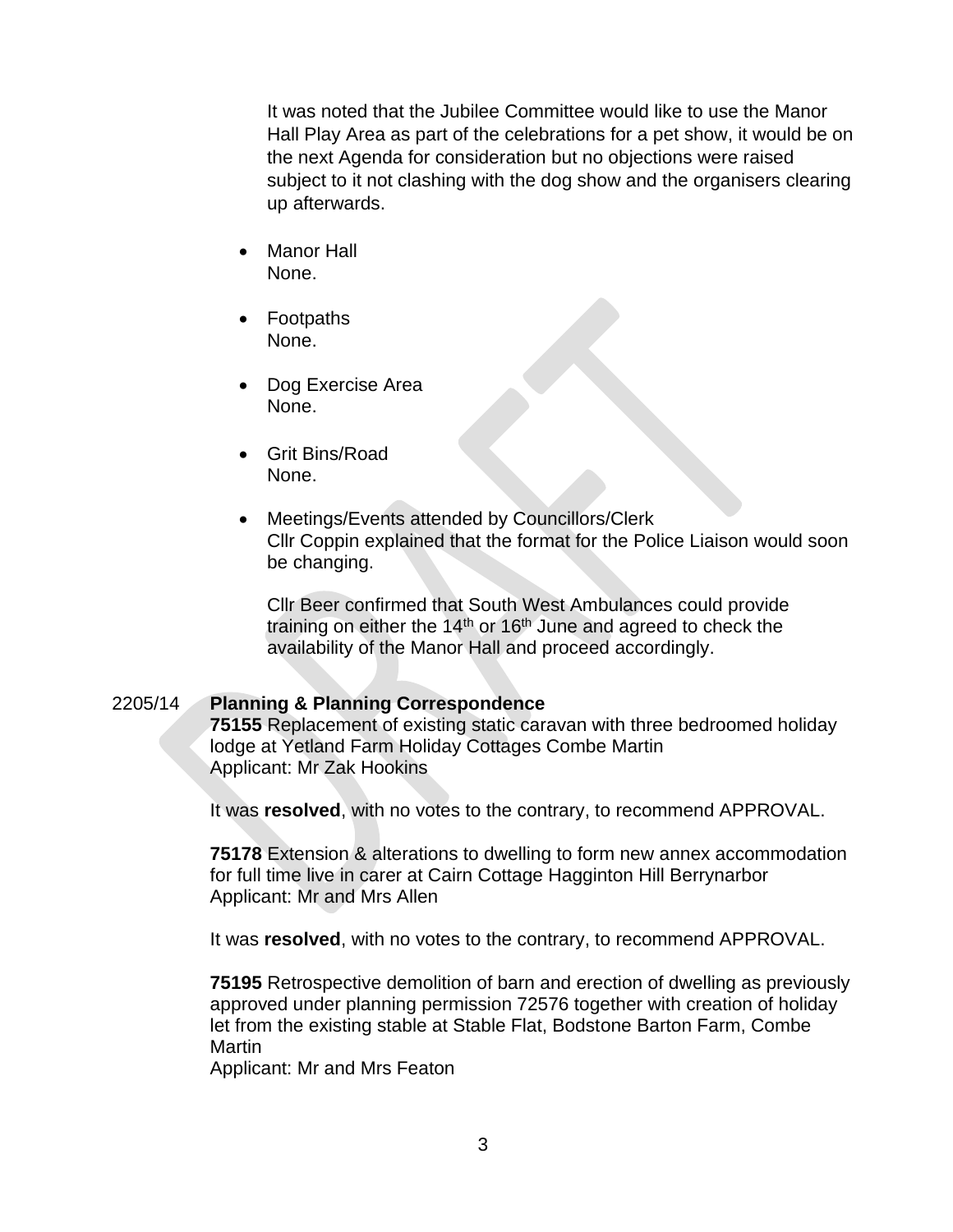It was **resolved**, with no votes to the contrary, to recommend APPROVAL subject to the provision of bat boxes.

| <b>Payments and Receipts</b><br>2205/15                                             |            |
|-------------------------------------------------------------------------------------|------------|
| <b>PAYMENTS</b>                                                                     |            |
| 10. May Salaries                                                                    | £414.65    |
| 11. HMRC PAYE May                                                                   | £103.60    |
| 12. Toilet Cleaning, April                                                          | £100       |
| 13. Zoom Monthly Fee, April                                                         | £14.39     |
| 14. Tesco Mobile, Phone Charge April, 2022                                          | £10.50     |
| 15. Printer Cartridges                                                              | £44.99     |
| 16. Berrynarbor Community Shop, Sewage Donation                                     | £522.68    |
| 17. Berrynarbor Newsletter                                                          | £250       |
| 18. Devon Communities Together                                                      | £50        |
| 19. DALC, Membership Fees                                                           | £200.06    |
| <b>Payments total:</b>                                                              | £1,710.87  |
| <b>RECEIPTS</b>                                                                     |            |
| 11 <sup>th</sup> April Lloyds Interest                                              | 0.11       |
| NDC, Precept                                                                        | £11,678.22 |
| <b>Receipts total:</b>                                                              | £11,678.33 |
| It was <b>resolved</b> , with no votes to the contrary, to approve the payments and |            |

It was approved the payments and receipts.

- 2205/16 **To consider request to use the Play Area next to the Manor Hall** A request was received to use the Manor Hall Play Area for a pet show as part of the Jubilee Celebrations. It was **resolved**, with no votes to the contrary, to approve the request subject to public liability insurance and a risk assessment.
- 2205/17 **To consider NDC's consultation North Devon and Torridge draft Affordable Housing Supplementary Planning Document (SPD) and a joint Validation Checklist – Requirements for Planning Applications**  It was **resolved**, with no votes to the contrary, to make no comment.
- 2205/18 **To consider renewal of Parish Council Insurance**  It was **resolved**, with no votes to the contrary, to accept the recommendation and renew with Hiscox.
- 2205/19 **To consider renewal of membership for Devon Communities Together**  It was **resolved**, with no votes to the contrary, to renew the Parish Council's membership.